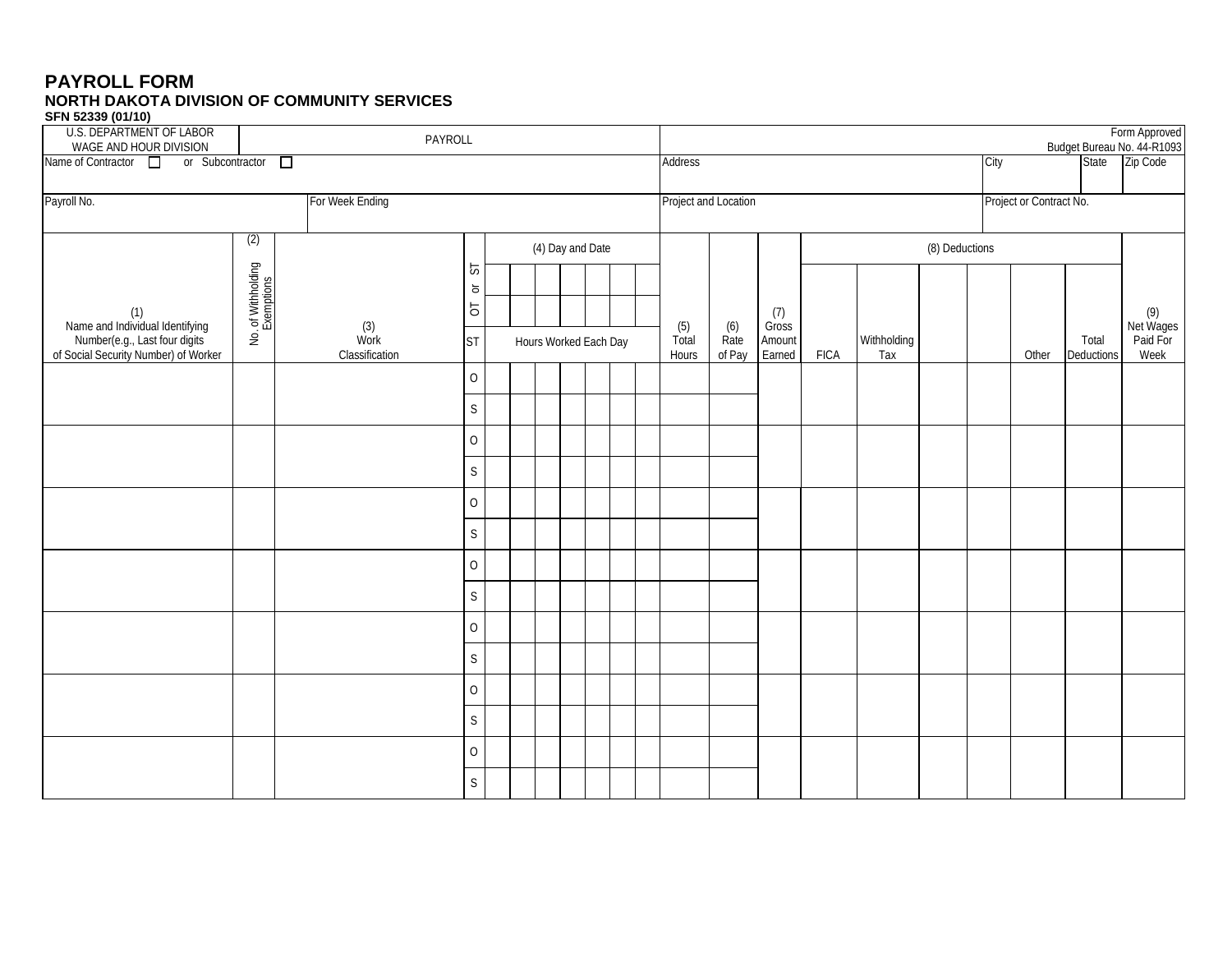Date and the state of the state of the state of the state of the state of the state of the state of the state of the state of the state of the state of the state of the state of the state of the state of the state of the s I, , (Name of signatory party) (Title) Do hereby state: (1) That I pay or supervise the payment of the persons employed by on the \_\_\_\_\_\_\_\_\_\_\_\_\_\_\_\_\_\_\_\_\_\_\_\_\_\_\_\_\_\_\_ Contractor of Subcontractor)

that during the payroll period<br>
commencing on the day of 20 and ending the payroll period zo , and ending the day of 20 , all persons employed on said project have been paid the full weekly wages earned, that no rebates have been or will be made either directly or indirectly to or on behalf of said from the full weekly wages earned

(Contractor or Subcontractor)

by any persons and that no deductions have been made either directly or indirectly from the full wages earned by any persons, other than permissible deductions as defined in Regulations, Part 3 (CFR Subtitle A), issued by the Secretary of Labor under the Copeland Acts, as amended (48 Stat. 948, 63 Stat. 108, 72 Stat. 357; 40 U.S.C. 276c), and described below;

(2) That any payrolls otherwise under this contract required to be submitted for the above period are correct and complete; that the wage rates for laborers or mechanics contained therein are not less than the applicable wage rates contained in any wage determination incorporated into the contract; that the classifications set forth therein for each laborer or mechanic conform with the work he performed.

(3) That any apprentices employed in the above period are fully registered in a bona fide apprenticeship program registered with a State apprenticeship agency recognized by the Bureau of Apprenticeship and Training, United State Department of Labor, or if no such recognized agency exists in a State, are registered with the Bureau of Apprenticeship and Training, United States Department of Labor.

(4) That:

(a) WHERE FRINGE BENEFITS ARE PAID TO APPROVED PLANS, FUNDS, OR PRO-GRAMS

 $\Box$   $-$  In addition to the basic hourly wage rates paid to each laborer or mechanic listed in the above referenced payroll, payments of fringe benefits as listed in the contract have been or will be made to appropriate programs for the benefit of such employees, except as noted in Section 4(c) below.

#### (b) WHERE FRINGE BENEFITS ARE PAID IN CASH

 $\Box$   $=$  Each laborer or mechanic listed in the above referenced payroll has been paid, as indicated on the payroll, an amount not less than the sum of the applicable basic hourly wage rate plus the amount of the required fringe benefits as listed in the contract, except as noted in Section 4 (c) below.

(c) EXCEPTIONS

| Exception (Craft)                                                                                   | Explanation |  |  |  |  |  |  |
|-----------------------------------------------------------------------------------------------------|-------------|--|--|--|--|--|--|
|                                                                                                     |             |  |  |  |  |  |  |
|                                                                                                     |             |  |  |  |  |  |  |
|                                                                                                     |             |  |  |  |  |  |  |
|                                                                                                     |             |  |  |  |  |  |  |
|                                                                                                     |             |  |  |  |  |  |  |
|                                                                                                     |             |  |  |  |  |  |  |
|                                                                                                     |             |  |  |  |  |  |  |
|                                                                                                     |             |  |  |  |  |  |  |
|                                                                                                     |             |  |  |  |  |  |  |
| <b>Remarks</b>                                                                                      |             |  |  |  |  |  |  |
|                                                                                                     |             |  |  |  |  |  |  |
|                                                                                                     |             |  |  |  |  |  |  |
|                                                                                                     |             |  |  |  |  |  |  |
|                                                                                                     |             |  |  |  |  |  |  |
|                                                                                                     |             |  |  |  |  |  |  |
|                                                                                                     |             |  |  |  |  |  |  |
|                                                                                                     |             |  |  |  |  |  |  |
|                                                                                                     |             |  |  |  |  |  |  |
|                                                                                                     |             |  |  |  |  |  |  |
| Name and Title                                                                                      | Signature   |  |  |  |  |  |  |
|                                                                                                     |             |  |  |  |  |  |  |
|                                                                                                     |             |  |  |  |  |  |  |
| THE WILFUL FALSIFICATION OF ANY OF THE ABOVE STATEMENTS MAY                                         |             |  |  |  |  |  |  |
| SUBJECT THE CONTRACTOR OR SUBCONTRACTOR TO CIVIL OR CRIMINAL                                        |             |  |  |  |  |  |  |
| PROSECUTION. SEE SECTION 1001 OF TITLE 18 AND SECTION 231 OF TITLE<br>31 OF THE UNITED STATES CODE. |             |  |  |  |  |  |  |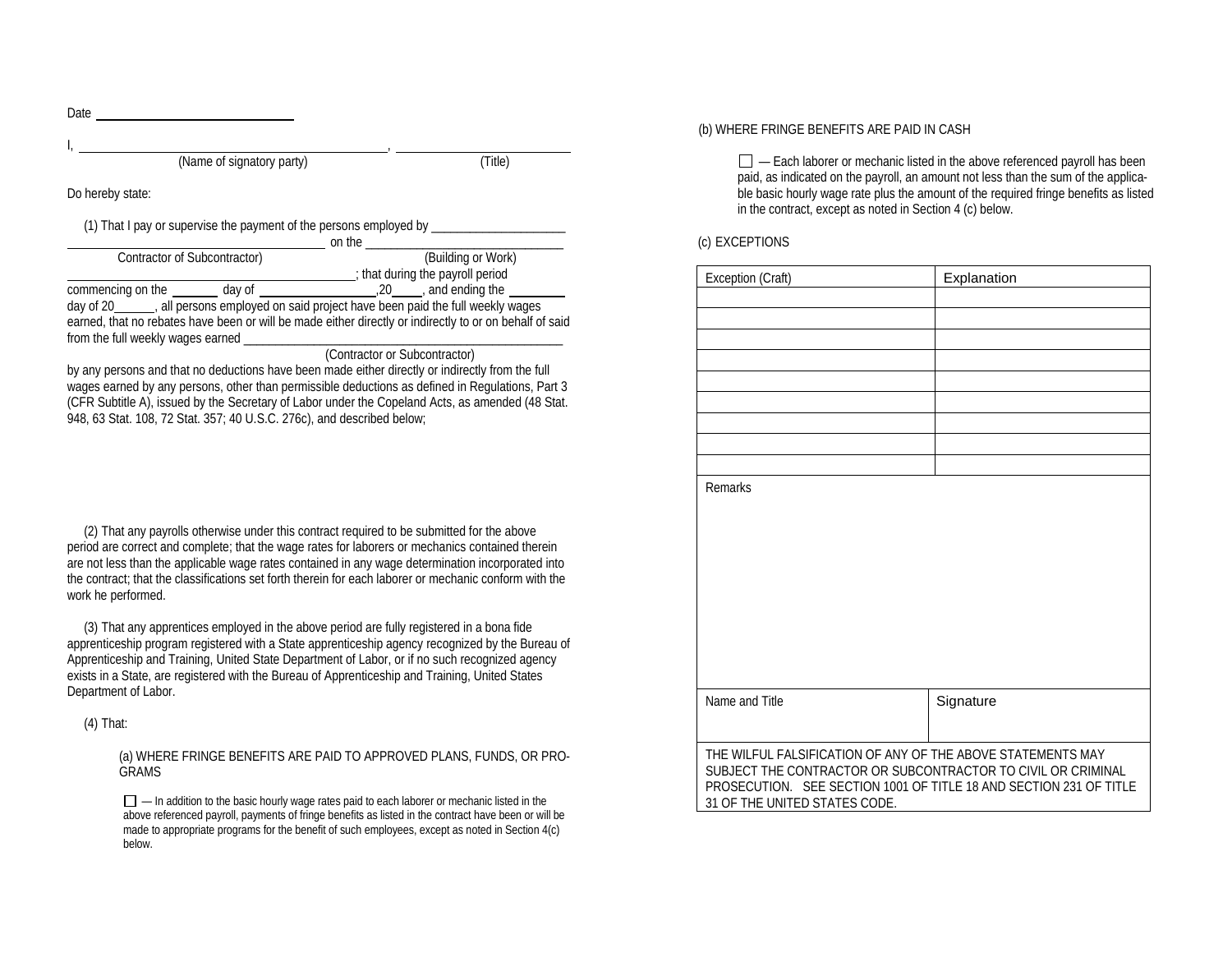# **Instructions for Completing Payroll Form, SFN 52339**

**General:** SFN 52339 has been made available for the convenience of contractors and subcontractors required by their Federal or Federally-aided construction-type contracts and subcontracts to submit weekly payrolls. Properly filled out, this form will satisfy the requirements of Regulations, Parts 3 and 5 (29 C.F.R., Subtitle A), as to payrolls submitted in connection with contracts subject to the Davis-Bacon and related Acts.

While completion of the SFN 52339 is optional, it is mandatory for covered contractors and subcontractors performing work on Federally financed or assisted construction contracts to respond to the information collection contained in 29 C.F.R. §§ 3.3, 5.5(a). The Copeland Act (40 U.S.C. § 3145) requires contractors and subcontractors performing work on Federally financed or assisted construction contracts to "furnish weekly a statement with respect to the wages paid each employee during the preceding week." U.S. Department of Labor (DOL) Regulations at 29 C.F.R. § 5.5(a)(3)(ii) require contractors to submit weekly a copy of all payrolls to the Federal agency contracting for or financing the construction project, accompanied by a signed "Statement of Compliance" indicating that the payrolls are correct and complete and that each laborer or mechanic has been paid not less than the proper Davis-Bacon prevailing wage rate for the work performed. DOL and federal contracting agencies receiving this information review the information to determine that employees have received legally required wages and fringe benefits.

Under the Davis-Bacon and related Acts, the contractor is required to pay not less than prevailing wage, including fringe benefits, as predetermined by the Department of Labor. The contractor's obligation to pay fringe benefits may be met either by payment of the fringe benefits to bona fide benefit plans, funds or programs or by making payments to the covered workers (laborers and mechanics) as cash in lieu of fringe benefits.

This payroll provides for the contractor to show on the face of the payroll all monies to each worker, whether as basic rates or as cash in lieu of fringe benefits, and provides for the contractor's representation in the statement of compliance on the payroll (as shown on page 2) that he/she is paying for fringe benefits required by the contract and not paid as cash in lieu of fringe benefits. Detailed instructions concerning the preparation of the payroll follow:

**Contractor or Subcontractor:** Fill in your firm's name and check appropriate box.

**Address:** Fill in your firm's address.

**Payroll No.:** Beginning with the number "1", list the payroll number for the submission.

**For Week Ending:** List the workweek ending date.

**Project and Location:** Self-explanatory.

**Project or Contract No.:** Self-explanatory.

**Column 1 - Name and Individual Identifying Number of Worker:** Enter each worker's full name and an individual identifying number (e.g., last four digits of worker's social security number) on each weekly payroll submitted.

**Column 2 - No. of Withholding Exemptions:** This column is merely inserted for the employer's convenience and is not a requirement of Regulations, Part 3 and 5.

**Column 3 - Work Classifications:** List classification descriptive of work actually performed by each laborer or mechanic. Consult classification and minimum wage schedule set forth in contract specifications. If additional classifications are deemed necessary, see Contracting Officer or Agency representative. An individual may be shown as having worked in more than one classification provided an accurate breakdown or hours worked in each classification is maintained and shown on the submitted payroll by use of separate entries.

**Column 4 - Hours worked:** List the day and date and straight time and overtime hours worked in the applicable boxes. On all contracts subject to the Contract Work Hours Standard Act, enter hours worked in excess of 40 hours a week as "overtime".

### **Column 5 - Total:** Self-explanatory

**Column 6 - Rate of Pay (Including Fringe Benefits):** In the "straight time" box for each worker, list the actual hourly rate paid for straight time worked, plus cash paid in lieu of fringe benefits paid. When recording the straight time hourly rate, any cash paid in lieu of fringe benefits may be shown separately from the basic rate. For example, "\$12.25/.40" would reflect a \$12.25 base hourly rate plus \$0.40 for fringe benefits. This is of assistance in correctly computing overtime. See "Fringe Benefits" below. When overtime is worked, show the overtime hourly rate paid plus any cash in lieu of fringe benefits paid in